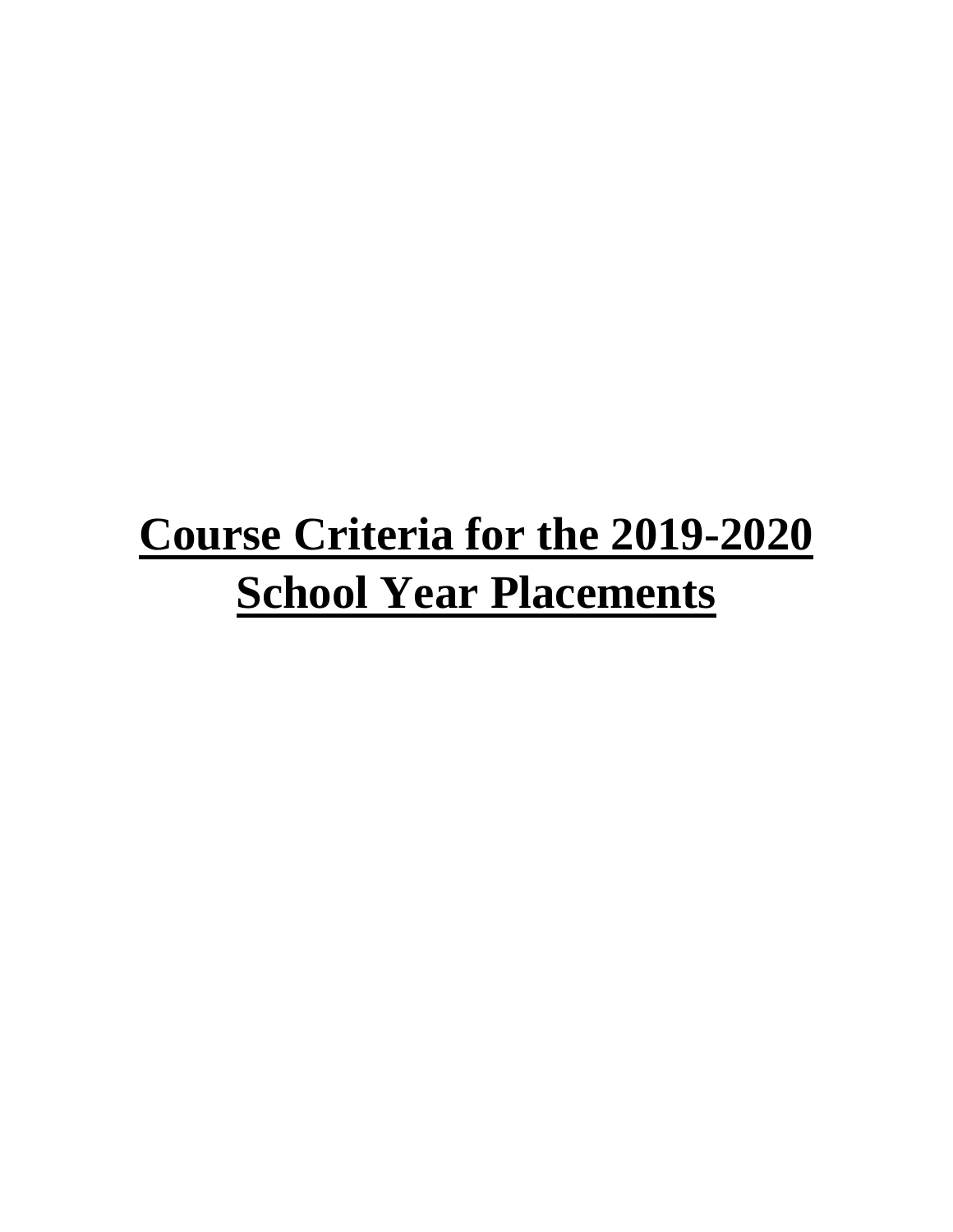# **Mathematics**

## Quantitative Modeling

- Criteria Being Considered:
	- o Geometry Grade
- Students will be placed in Quantitative Modeling if their Geometry grade is 74% or lower at time of placement

## Algebra 2

- Criteria Being Considered:
	- o Geometry Grade
- Students will be placed in Algebra 2 if their Geometry grade is 75% or higher at time of placement

## Foundations of College Algebra

- Criteria Being Considered:
	- o All rising Seniors who took Algebra 2 in Junior Year and do not qualify for another Mathematics course will be placed in Foundations of College Algebra

## Trigonometry (Semester 1) / Probability and Statistics (Semester 2)

- Criteria Being Considered:
	- o Algebra 2 Grade
- Successful students in Trigonometry/Probability and Statistics would have the following:
	- o Algebra 2 Grade: 75-85% at time of Placement

## Pre-Calculus

- Criteria Being Considered:
	- o Algebra 2 Grade or Trigonometry Grade
- Successful students in Pre-Calculus would have the following:
	- o Algebra 2 Grade: 85% or higher at time of Placement
	- o Trigonometry Grade: 85% or higher at time of Placement

# AP Statistics

- Criteria Being Considered:
	- o Algebra 2, Trigonometry, or Pre-Calculus Grade
- Successful students in AP Statistics would have the following:
	- o Algebra 2 Grade: Rising Seniors with 90% or higher at time of Placement
	- o Trigonometry Grade: 90% or higher at time of Placement
	- o Pre-Calculus Grade: Students would be placed in AP Statistics after Pre-Calculus if they did not score high enough to qualify for AP Calculus or a rising Senior not interested in taking AP Calculus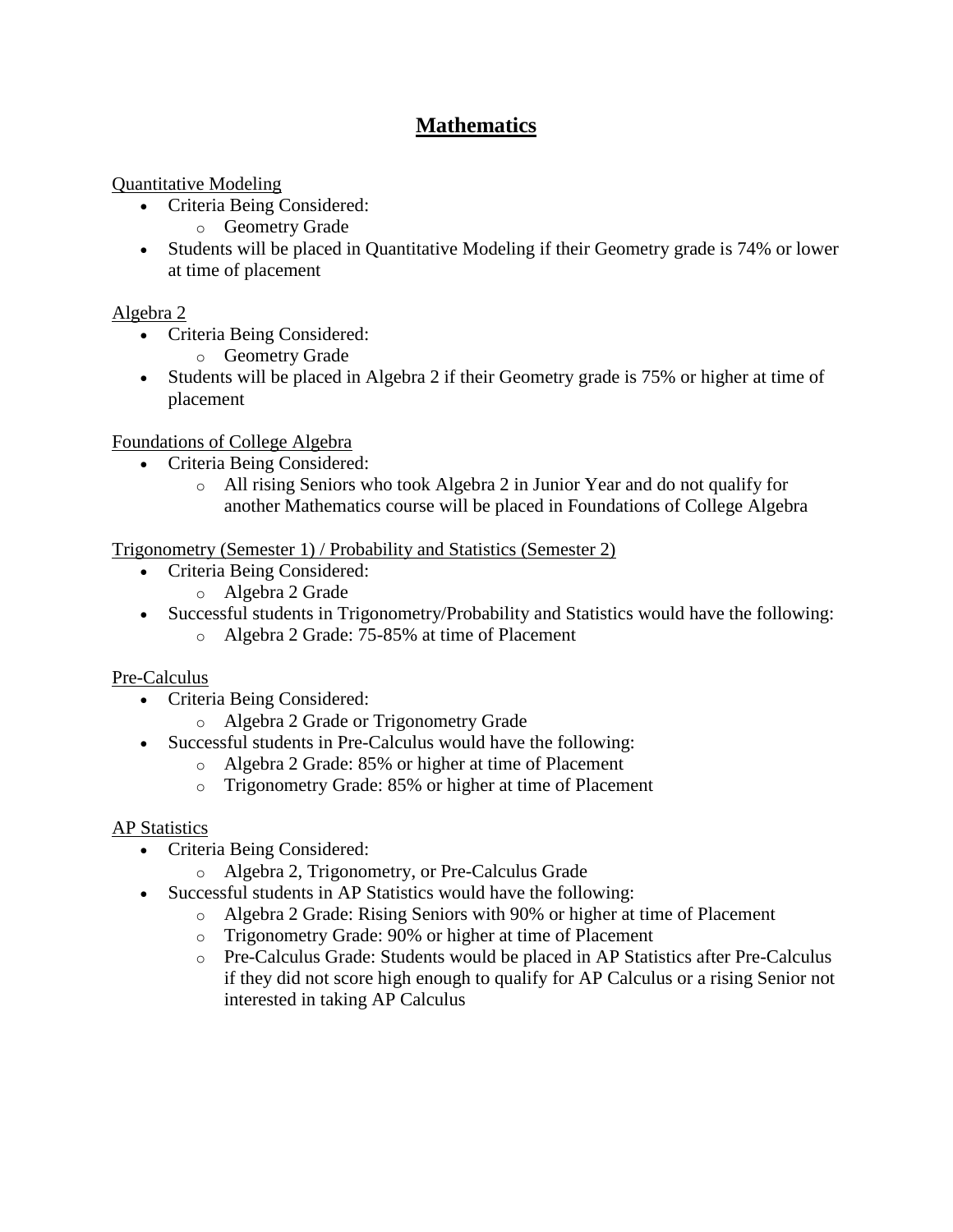#### AP Calculus

- Criteria Being Considered:
	- o Pre-Calculus Grade
- Successful students in AP Calculus would have the following:
	- o Pre-Calculus Grade: 90% or higher at time of Placement
	- o PSAT Math Score: 600 or higher

# **English**

#### English 9 Honors

- Criteria Being Considered:
	- o Winter MAP Scores
	- o PSAT Evidence Based Reading and Writing Scores
	- o Post SLO Writing Sample
	- o Most Recent English Grade
- Successful students in English 9 Honors would have the following:
	- o MAP Scores: 230 or above in all three instructional areas and an overall score in the 80th Percentile or above
	- o PSAT Evidence Based Reading and Writing Scores: 390 or Higher
	- o SLO Writing Sample to show evidence of: reading comprehension of key ideas and details, written expression, and knowledge of language conventions
	- o Most Recent English Grade: B or Higher

#### English 10 Honors

- Criteria Being Considered:
	- o Winter MAP Scores
	- o PSAT Evidence Based Reading and Writing Scores
	- o Post SLO Writing Sample
	- o Most Recent English Grade
- Successful students in English 10 Honors would have the following:
	- o MAP Scores: 235 or above in all three instructional areas and an overall score in the 80th Percentile or above
	- o PSAT Evidence Based Reading and Writing Scores: 430 or Higher
	- o SLO Writing Sample to show evidence of: reading comprehension of key ideas and details, written expression, and knowledge of language conventions
	- o Most Recent English Grade: B or Higher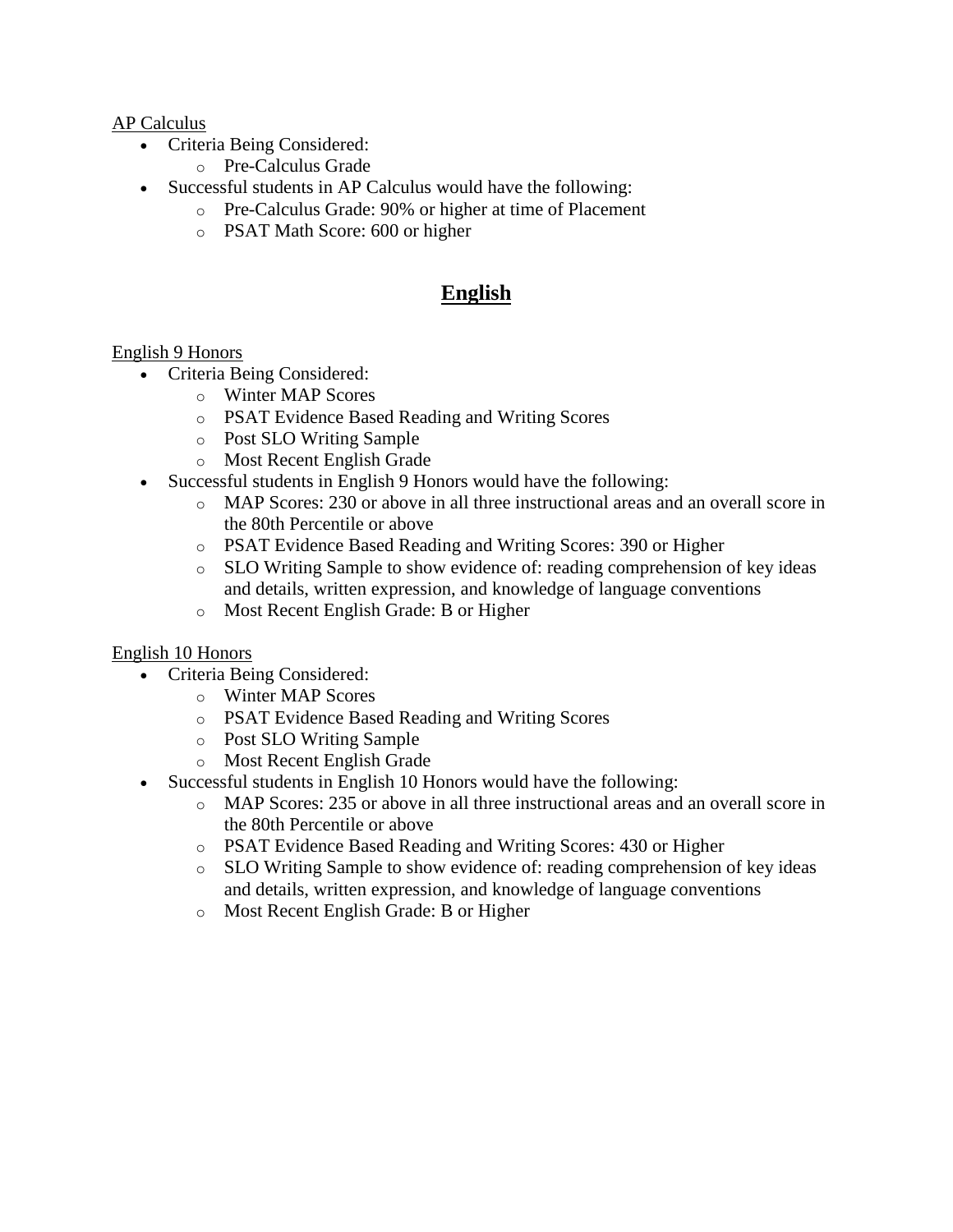#### English 11 Honors

- Criteria Being Considered:
	- o Winter MAP Scores
	- o PSAT Evidence Based Reading and Writing Scores
	- o Post SLO Writing Sample
	- o Most Recent English Grade
- Successful students in English 11 Honors would have the following:
	- o MAP Scores: 235 or above in all three instructional areas and an overall score in the 80th Percentile or above
	- o PSAT Evidence Based Reading and Writing Scores: 430 or Higher
	- o SLO Writing Sample to show evidence of: reading comprehension of key ideas and details, written expression, and knowledge of language conventions
	- o Most Recent English Grade: B or Higher

#### AP Language

- Criteria Being Considered:
	- o Winter MAP Scores
	- o PARCC ELA Score
	- o Teacher Recommendation Letter from a Recent English Teacher (submitted with AP Application)
	- o Post-SLO Writing Sample
	- o Additional Writing Sample (submitted with AP Application)
	- o Grade Point Average (transcript to be submitted with AP Application)
	- o Must be a rising 11th or 12th Grade Student
- Successful students in AP Language would have the following:
	- o MAP Scores: 250 or above in all three instructional areas
	- o PARCC ELA Score: 3 or Higher
	- o Positive Teacher Recommendation Letter (submitted with AP Application)
	- o SLO Writing Sample to show evidence of: reading comprehension of key ideas and details, written expression, and knowledge of language conventions
	- o Grade Point Average: 3.0 or Higher
	- o Note: Successful students would likely have taken Honors English courses prior to entrance into AP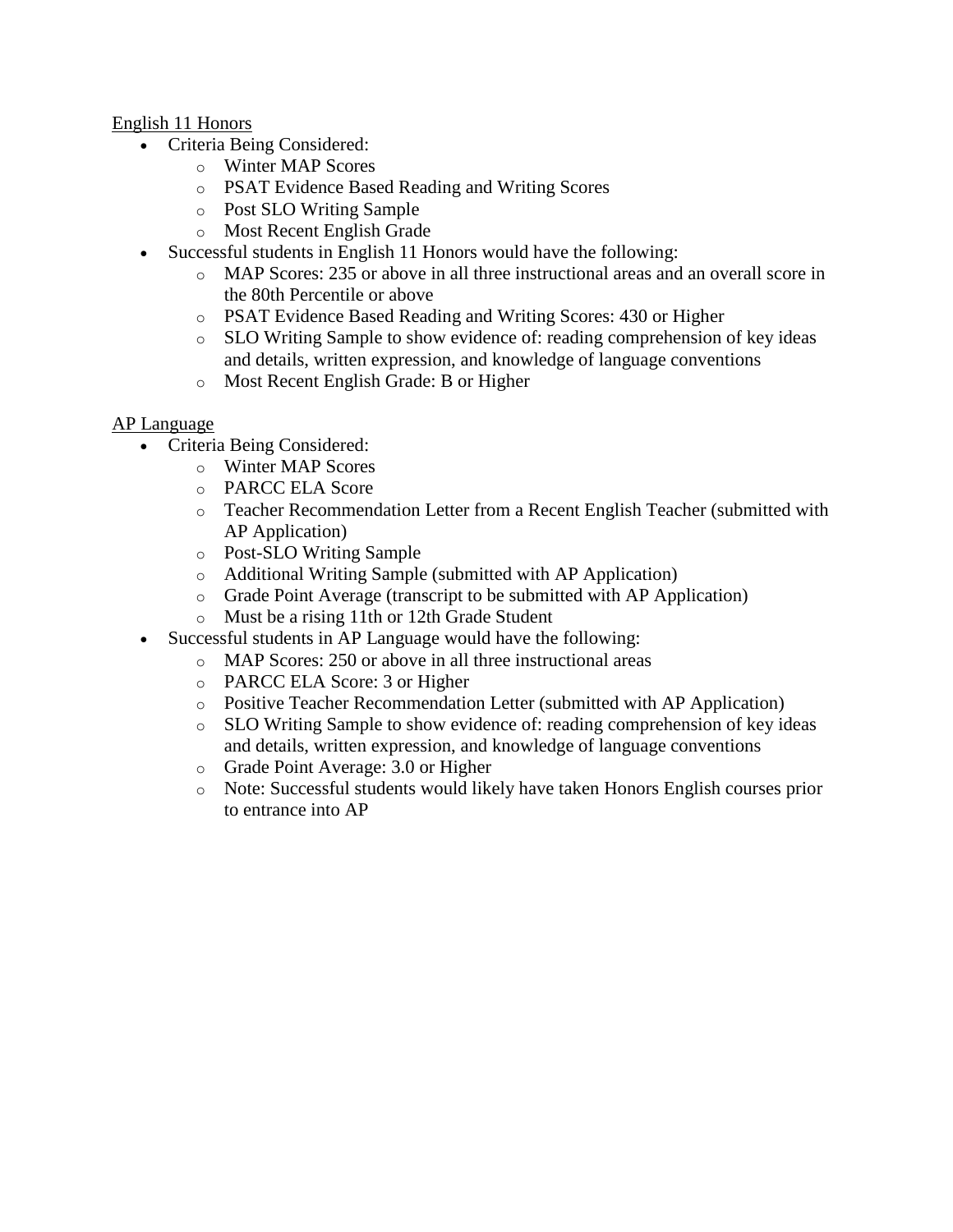#### AP Literature

- Criteria Being Considered:
	- o Winter MAP Scores
	- o PARCC ELA Score
	- o Teacher Recommendation Letter from a Recent English Teacher (submitted with AP Application)
	- o Post SLO/Writing Sample
	- o Additional Writing Sample (submitted with AP Application)
	- o Grade Point Average (transcript to be submitted with AP Application)
	- o Must be a rising 12th Grade Student
	- Successful students in AP Language would have the following:
		- o MAP Scores: 250 or above in all three instructional areas
		- o PARCC ELA Score: 3 or Higher
		- o Positive Teacher Recommendation Letter (submitted with AP Application)
		- o SLO Writing Sample to show evidence of: reading comprehension of key ideas and details, written expression, and knowledge of language conventions
		- o Grade Point Average: 3.0 or higher
		- o Note: Successful students would likely have taken Honors English courses prior to entrance into AP
		- o If a student previously took AP Language and took the AP Test, a successful student would have earned a 3 or Higher

# **Social Studies**

#### Honors US History

- Criteria Being Considered:
	- o 8th Grade US History Grade
	- o PSAT Overall Score
	- o PARCC ELA Score
- Successful Students in Honors US History would have the following:
	- o 8th Grade US History Grade: 80% or Higher
	- o PSAT Overall Score: 850 or Higher
	- o PARCC ELA Score: Level 3 or Higher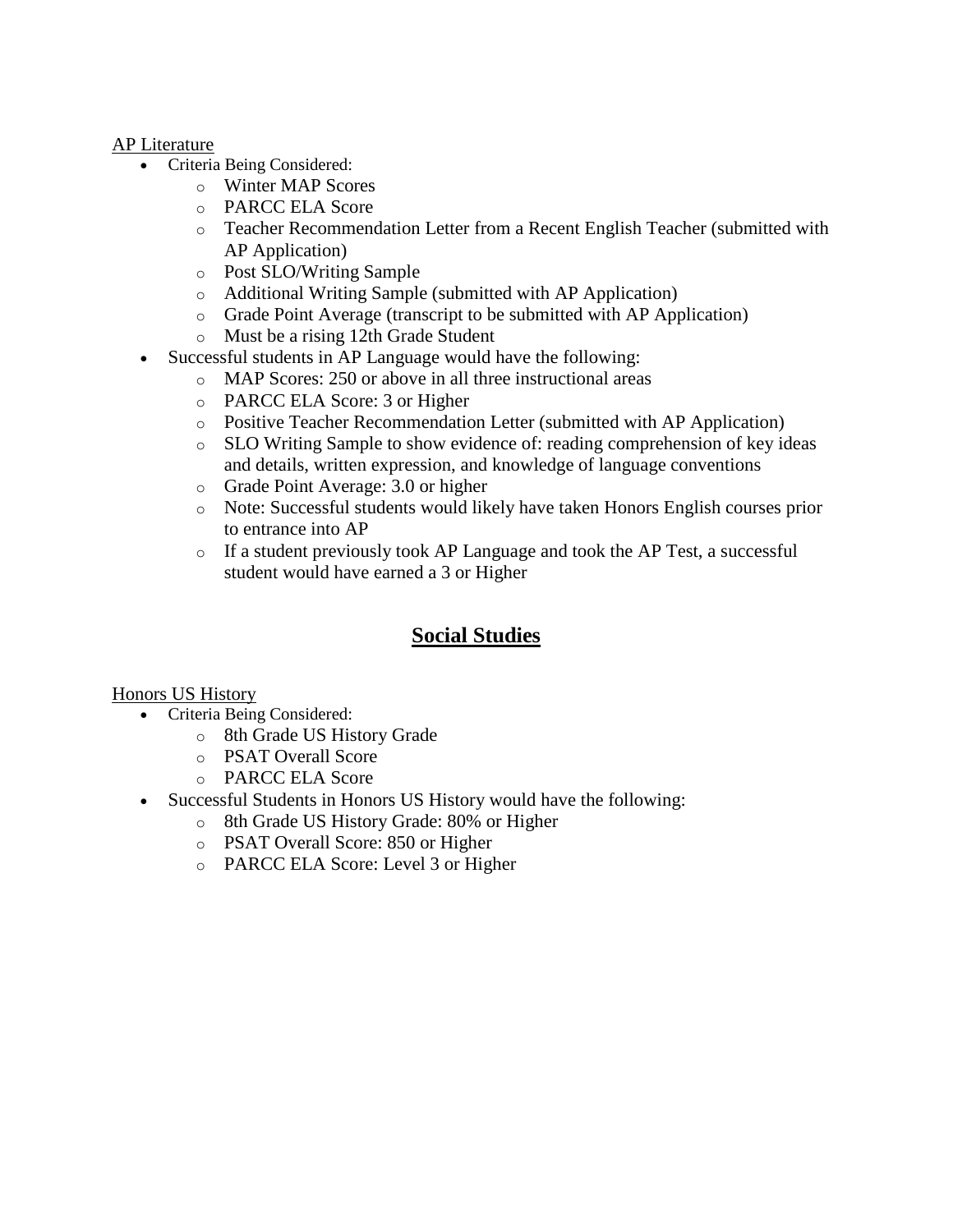#### AP US History

- Criteria Being Considered:
	- o 8th Grade US History Grade
	- o PSAT Overall Score
	- o PARCC ELA Score
- Successful Students in AP US History would have the following:
	- o 8th Grade US History Grade:
		- 85% or Higher in 8th Grade Honors US History OR
		- 90% in 8th Grade Comprehensive US History
		- o PSAT Overall Score: 920 or Higher
		- o PARCC ELA Score: Level 4 or Higher

#### Honors Government

- Criteria Being Considered:
	- o High School US History Grade
	- o PSAT Overall Score
	- o PARCC ELA Score
- Successful students in Honors Government would have the following:
	- o High School US History Grade:
		- 80% or higher in Honors US History OR
		- 85% or higher in Comprehensive US History
		- o PSAT Overall Score: 850 or Higher
		- o PARCC ELA Score: Level 3 or Higher

## AP Government

- Criteria Being Considered:
	- o High School US History Grade
	- o PSAT Overall Score
	- o PARCC ELA Score
- Successful students in Honors Government would have the following:
	- o High School US History Grade:
		- 85% or higher in Honors US History OR
		- 90% or higher in Comprehensive US History OR
		- 80% or higher in AP US History
	- o PSAT Overall Score: 920 or Higher
	- o PARCC ELA Score: Level 4 or Higher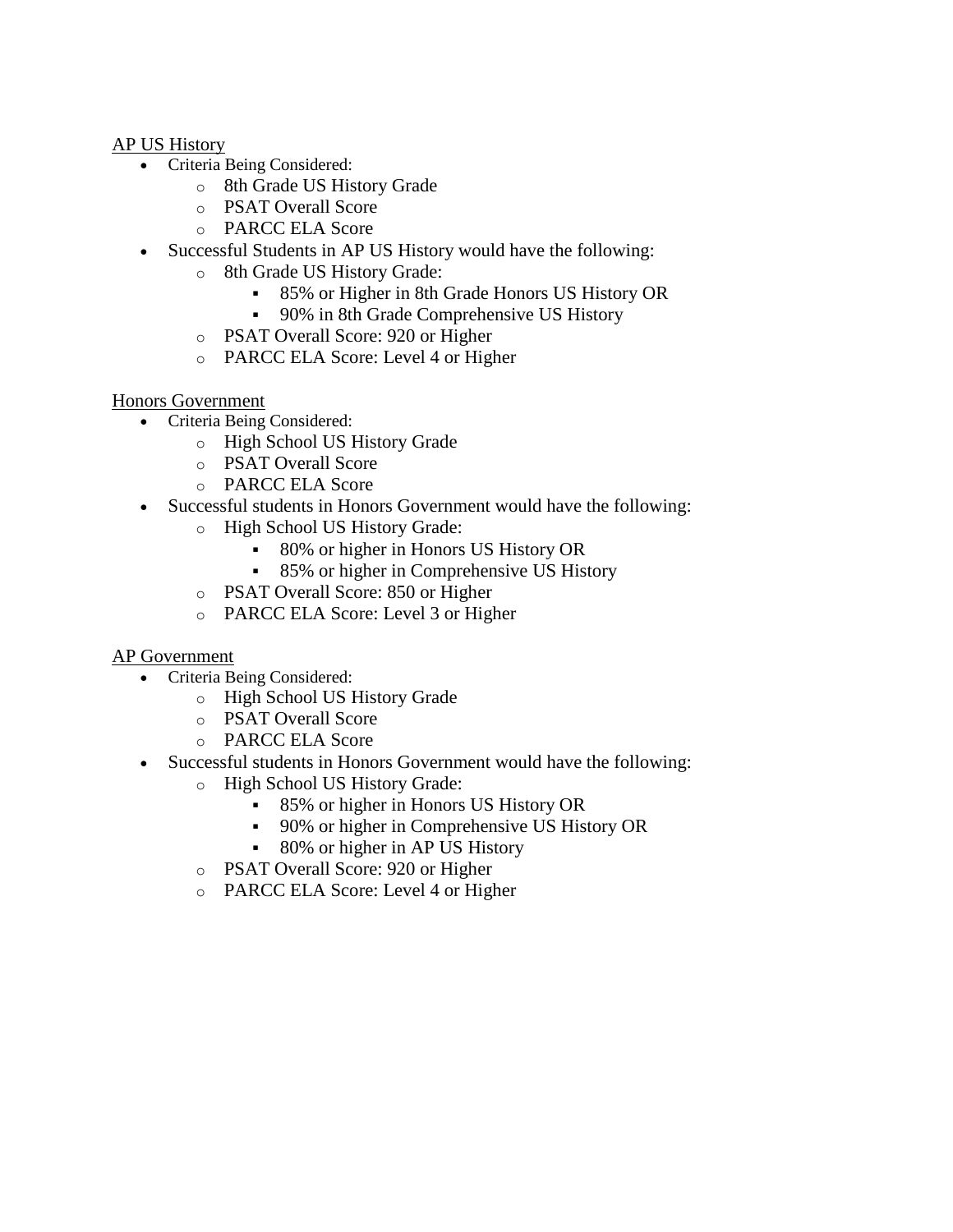Honors World History

- Criteria Being Considered:
	- o LSN Government Grade
	- o PSAT Overall Score
	- o PARCC ELA Score
- Successful students in Honors World History would have the following:
	- o LSN Government Grade:
		- 80% or higher in Honors Government OR
		- 85% or higher in Comprehensive Government
		- o PSAT Overall Score: 850 or Higher
		- o PARCC ELA Score: Level 3 or Higher

#### AP World History

- Criteria Being Considered:
	- o LSN Government Grade
	- o PSAT Overall Score
	- o PARCC ELA Score
- Successful students in AP World History would have the following:
	- o LSN Government Grade:
		- 85% or higher in Honors Government OR
		- 90% or higher in Comprehensive Government
		- 80% or higher in AP Government
		- **PSAT Overall Score: 920 or Higher**
	- o PARCC ELA Score: Level 4 or Higher

#### AP Human Geography

- Criteria Being Considered:
	- o LSN Government and/or World History Grade
	- o PSAT Overall Score
	- o PARCC ELA Score
- Successful students in AP Human Geography would have the following:
	- o Grade:
		- 90% or higher in Comprehensive LSN Government and/or World History OR
		- 85% or higher in Honors LSN Government and/or World History OR
		- 80% or higher in AP Government
	- o PSAT Overall Score: 920 or Higher
	- o PARCC ELA Score: Level 4 or Higher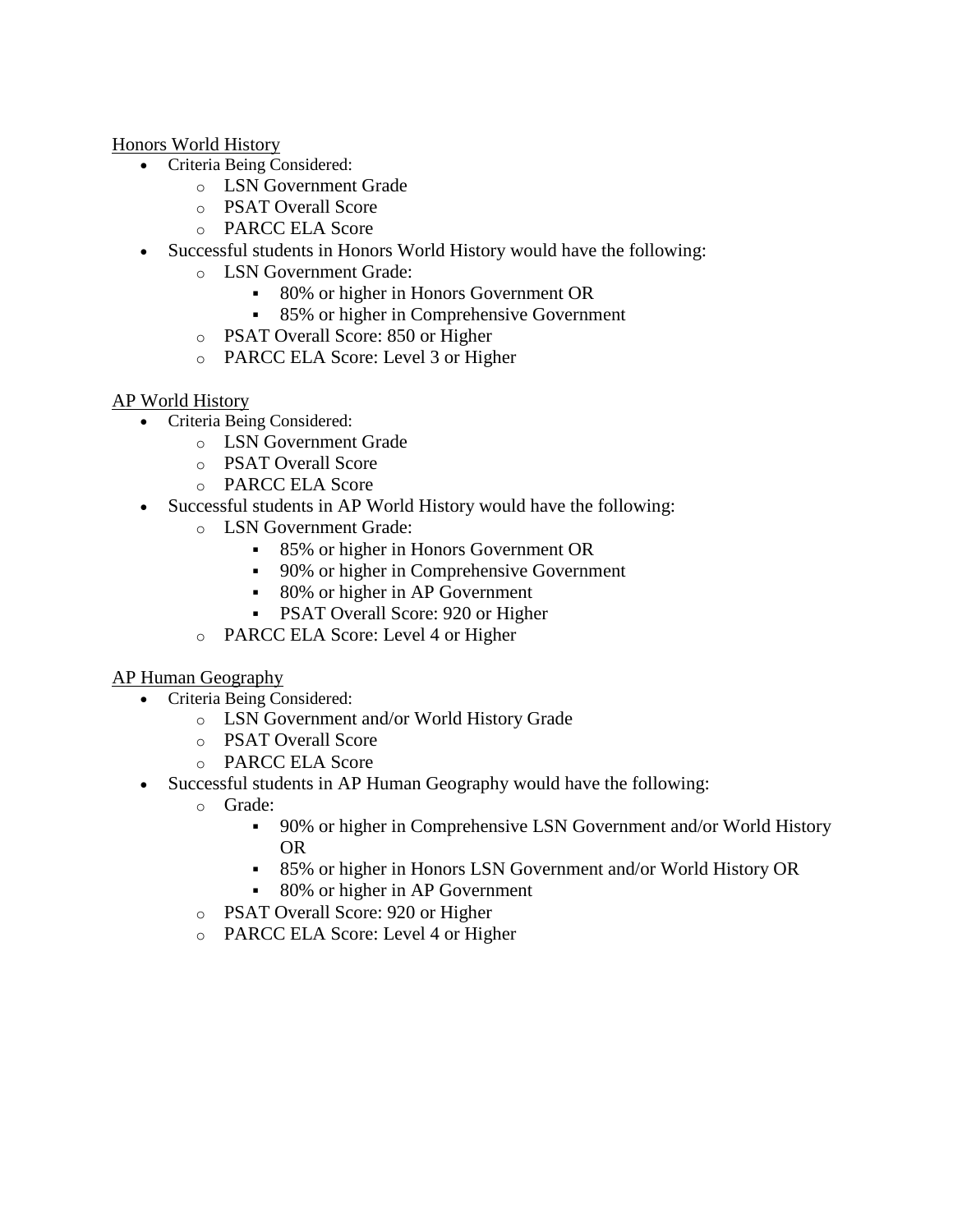# **Science**

#### Honors Biology

- Criteria Being Considered:
	- o Science 8 Grade
	- o Algebra 1 Grade
- Successful students in Honors Biology would have the following:
	- o Science 8 Grade: A
	- o Algebra 1 Grade: B or Higher

Honors BioGeoChemical Systems

- Criteria Being Considered:
	- o Biology Grade
	- o Algebra 1 Grade
- Successful students in Honors BioGeoChemical Science would have the following:
	- o Biology Grade: A
	- o Algebra 1 Grade:B or Higher

#### Honors Chemistry

- Criteria Being Considered:
	- o Biology and/or BioGeoChemical Science Grade
	- o Algebra 1 Grade
- Successful students in Honors Chemistry would have the following:
	- o Biology Grade: A
	- o or BioGeoChemical Science Grade: B or Higher
	- o Algebra 1 Grade: A

#### Environmental Science

- Criteria Being Considered:
	- o All students who completed BioGeoChemical Systems or Chemistry Honors but do not qualify for Physics or an AP Science will be placed in Environmental Science
	- o Note: Students make take as either their third science credit or as an elective course

#### Physics

- Criteria Being Considered:
	- o Most Recent or Current Science Grade
	- o Biology Grade
	- o Algebra 2 Grade
	- o PSAT Science Subscore
- Successful students in Physics would have the following:
	- o Most Recent or Current Science Grade: A
	- o Biology Grade: B or Higher
	- o Algebra 2 Grade: A
	- o PSAT Science Subscore: 25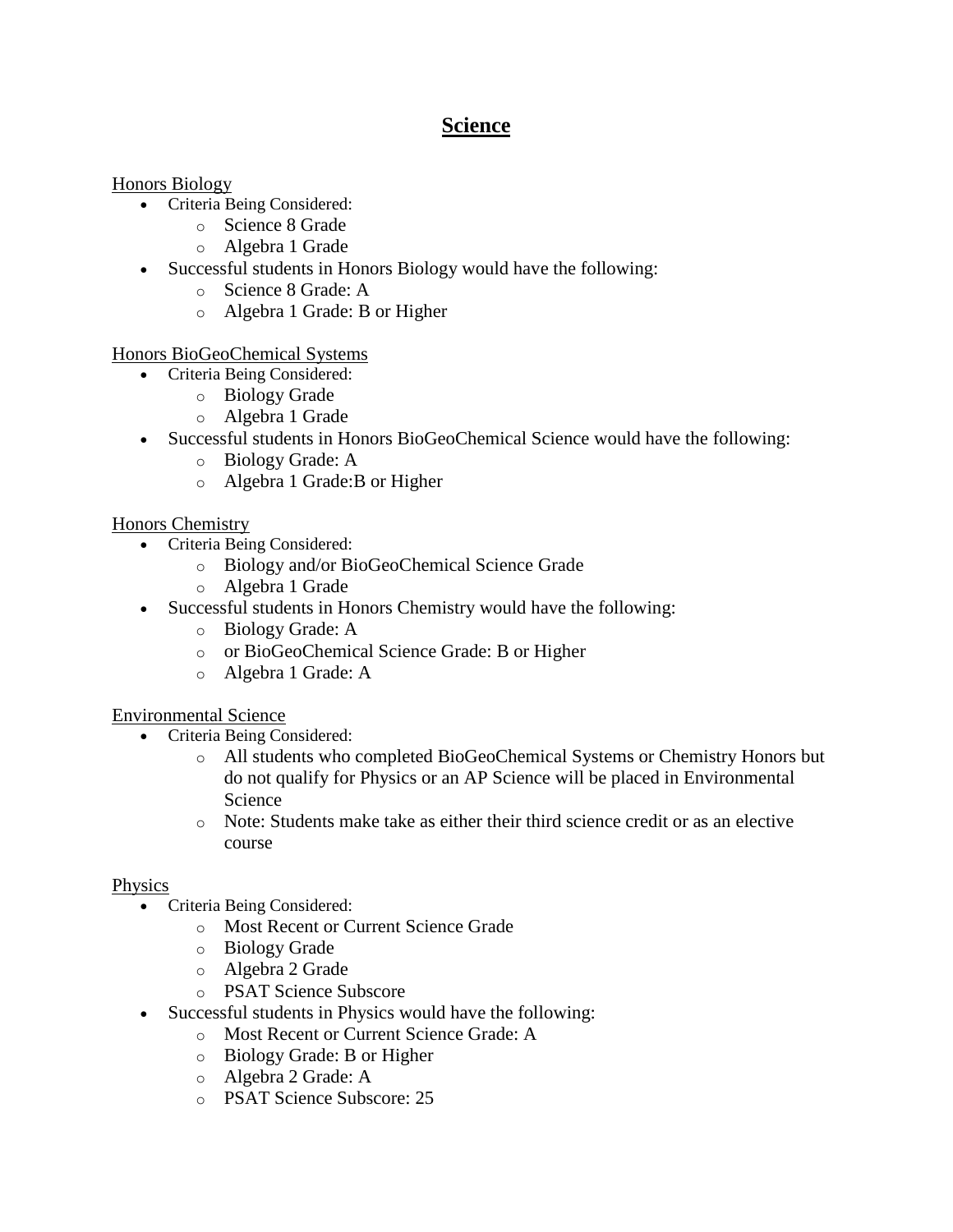#### AP Biology

- Criteria Being Considered:
	- o Most Recent or Current Science Grade
	- o Biology Grade
	- o Chemistry Grade
	- o Algebra 2 Grade
	- o PSAT Science Subscore
	- o Note: AP Biology may not be taken until after a student has completed their 3rd science credit for Graduation
- Successful students in AP Biology would have the following:
	- o Most Recent or Current Science Grade: B
	- o Biology Grade: A
	- o Chemistry Grade: A
	- o Algebra 2 Grade: B
	- o PSAT Science Subscore: 25

#### AP Chemistry

- Criteria Being Considered:
	- o Most Recent or Current Science Grade
	- o Biology Grade
	- o Chemistry Grade
	- o Algebra 2 Grade
	- o Pre-Calculus Grade (if available)
	- o PSAT Subscore
- Successful students in AP Chemistry would have the following:
	- o Most Recent or Current Science Grade: A
	- o Biology Grade: B
	- o Chemistry Grade: A
	- o Algebra 2 Grade: B
	- o Pre-Calculus Grade (if available): B
	- o PSAT Subscore: 25

#### AP Environmental Science

- Criteria Being Considered:
	- o Most Recent or Current Science Grade
	- o Environmental Science Grade (Mandatory Prerequisite)
	- o PSAT Subscore
- Successful students in AP Environmental Sciences would have the following:
	- o Most Recent of Current Science Grade: A
	- o Environmental Science Grade: A
	- o PSAT Subscore: 25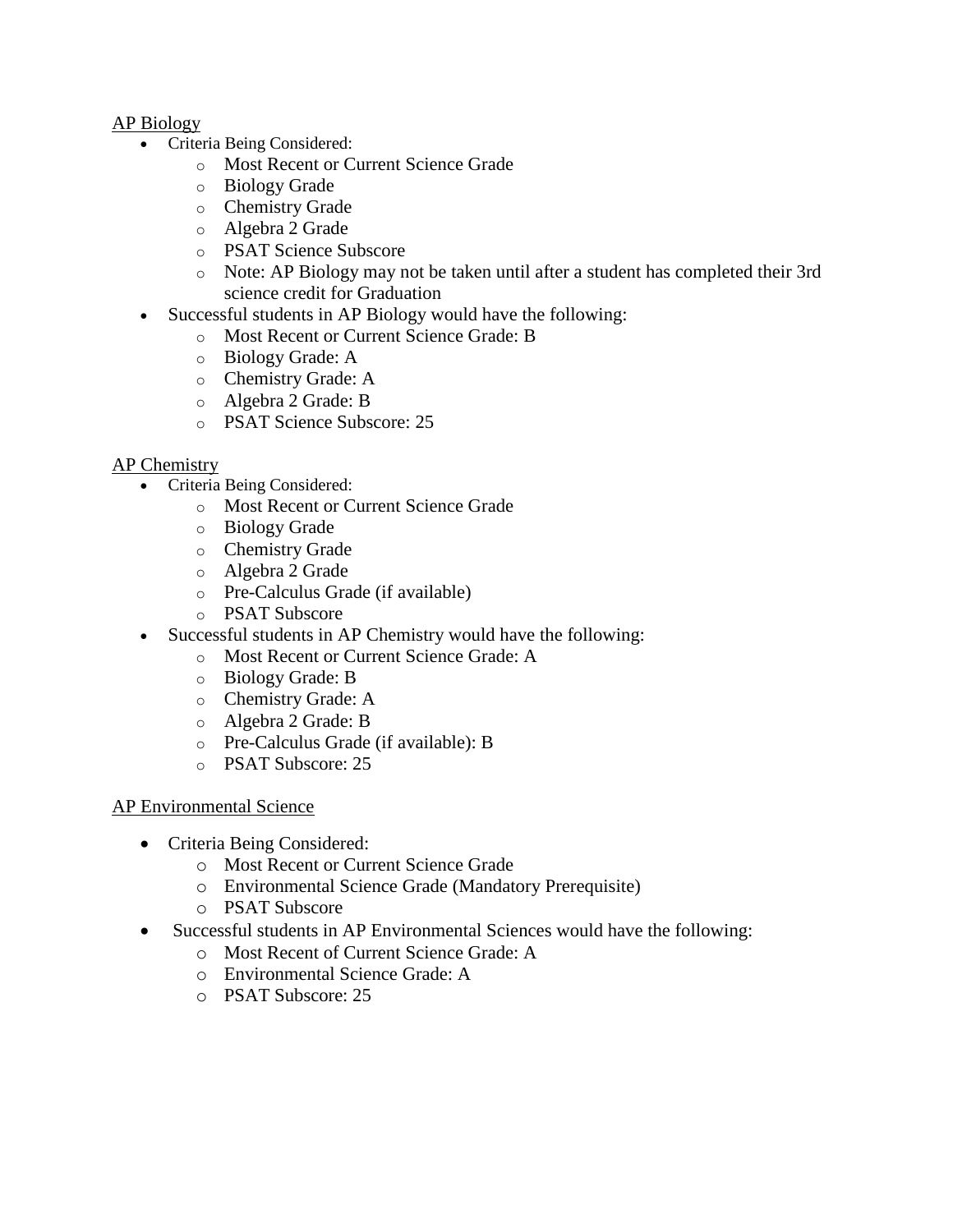#### AP Physics

- Criteria Being Considered:
	- o Most Recent or Current Science Grade
	- o Biology Grade (Mandatory Prerequisite)
	- o Chemistry Grade
	- o Algebra 2 Grade
	- o Pre-Calculus Grade (if available)
	- o PSAT Subscore
- Successful students in AP Chemistry would have the following:
	- o Most Recent or Current Science Grade: A
	- o Biology Grade: B
	- o Chemistry Grade: A
	- o Algebra 2 Grade: B
	- o Pre-Calculus Grade (if available): B
	- o PSAT Subscore: 25

# **Technology**

AP Computer Science Principles

- Criteria Being Considered:
	- o Algebra 1 Grade
	- o Geometry Grade
	- o Recommendation Letter from Math or Technology Teacher (as part of the AP Application)
- Successful students in AP CSP would have:
	- o Algebra 1 Grade: A
	- o Geometry Grade: B or Higher
	- o Positive Recommendation from Math or Technology Teacher (as part of the AP Application)

#### AP Computer Science (JAVA)

- Criteria Being Considered:
	- o Algebra 2 Grade
		- o Recommendation Letter from Math or Technology Teacher (as part of the AP Application)
- Successful students in AP Computer Science would have:
	- o Algebra 2 Grade: B or Higher
	- o Positive Recommendation from Math or Technology Teacher (as part of the AP Application)